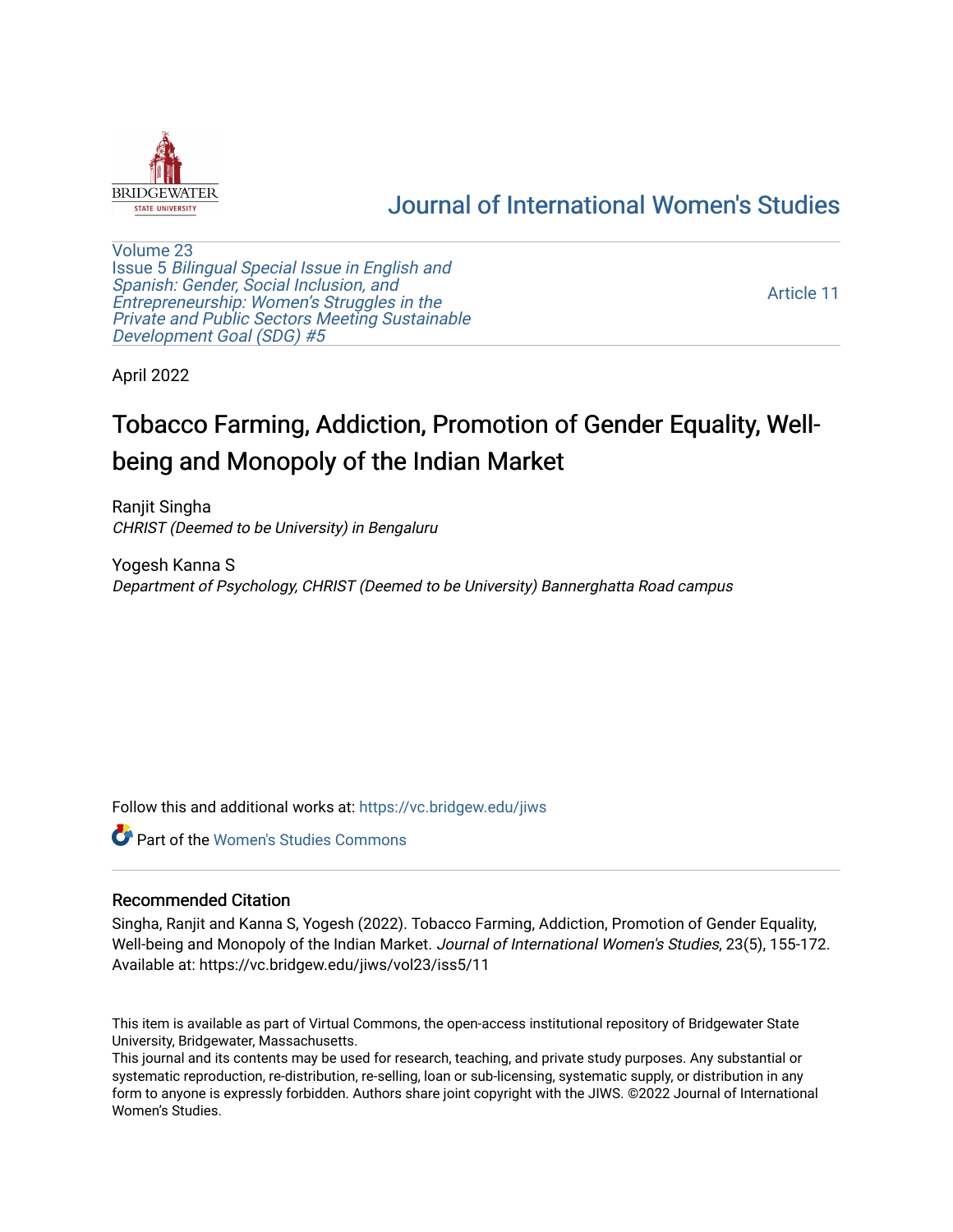#### **Tobacco Farming, Addiction, Promotion of Gender Equality, Well-being and Monopoly of the Indian Market**

By Ranjit Singha<sup>1</sup>, Yogesh Kanna S<sup>2</sup>

#### **Abstract**

Women's land rights are still suppressed in India because men hold most of the land, and men decide what crops to grow. Tobacco use and farming are both detriments to one's health. It causes cancer, and cancer treatment is unavailable in the majority of India's remote areas. On the other hand, tobacco is grown in remote regions of India, and cancer hospitals are concentrated in major cities. There are eight states in India's north-eastern region, but only one cancer treatment facility in Guwahati, Assam. There is a need for new cancer hospitals in the north-eastern part of the country, where there is just one cancer hospital for eight states. Mindfulness training and tobacco harmful effects awareness education should be integrated into the educational curriculum and community centres. The school curriculum should include more mindfulness and psychoeducation about tobacco's detrimental effects.

The pandemic situation in India and elsewhere make any community-based response difficult right now. Some parts of India, such as A&I Island, the North-Eastern region of India, and J&K, lack high-speed internet connectivity; therefore, radio, television, audio CDs, audio files, recorded videos, reading materials, and cell phones may be the best ways to reach out. Internetbased outreach is another option. A non-governmental organisation (NGO) or other organisation would be required to create regional language reading material, audio files, and video files. Given the global pandemic crisis, such programmes must be put in place as soon as possible. A team of specialists, regional language experts, local cultural experts, and volunteers would be needed to achieve these objectives.

*Keywords*: Women's land rights, Tobacco cultivation, Mindfulness, Psychoeducation, Gender equality

#### **Introduction**

In Indian society, women get the opportunity to cultivate over their ancestral land. At the same time, women's male family members owns the significant portion of the land rights; in most

<sup>&</sup>lt;sup>1</sup> Ranjit Singha is a Doctoral Research Fellow at CHRIST (Deemed to be University) in Bengaluru. He has written three books, which are now available in over a dozen countries. He had articles published in India, Bulgaria, Turkey, and China. He holds an MSc in Psychology from CHRIST (Deemed to be University). Ranjit Singha, [ranjit.singha@res.christuniversity.in.](mailto:ranjit.singha@res.christuniversity.in) ORCID iD[:](https://orcid.org/0000-0002-3541-8752) [0000-0002-3541-8752,](https://orcid.org/0000-0002-3541-8752) Web of Sc ID: [AAR-8649-2021](https://publons.com/researcher/AAR-8649-2021/) Scopus ID[:](https://www.scopus.com/authid/detail.uri?authorId=57219216146) [57219216146](https://www.scopus.com/authid/detail.uri?authorId=57219216146)

<sup>&</sup>lt;sup>2</sup> Dr Yogesh Kanna Sathyamoorthy is an Assistant Professor of Neurosciences in the Department of Psychology, CHRIST (Deemed to be University) Bannerghatta Road campus. He is teaching Basic Biomedical courses to undergraduate students. He is a postgraduate in Neuroscience (Faculty of Medicine) from the Department of Anatomy, University of Madras and received his PhD degree in Neuroscience: Anatomy. His primary research focus is cerebrovascular pathology, vascular insufficiency, neurodegeneration, and mitochondrial biology and dementia. Besides his academic laurels, he has contributed to research and development and authored many papers that have been cited widely. He is currently a life member in many professional bodies in the same field. Email ID: [yogesh.kanna@christuniversity.in.](mailto:yogesh.kanna@christuniversity.in) ORCID iD: [0000-0002-5592-4783,](https://orcid.org/0000-0002-5592-4783) Web of Sc ID[:](https://publons.com/researcher/AAR-8683-2021/) [AAR-8683-2021](https://publons.com/researcher/AAR-8683-2021/) Scopus ID[:57148365300](http://www.scopus.com/inward/authorDetails.url?authorID=57148365300&partnerID=MN8TOARS)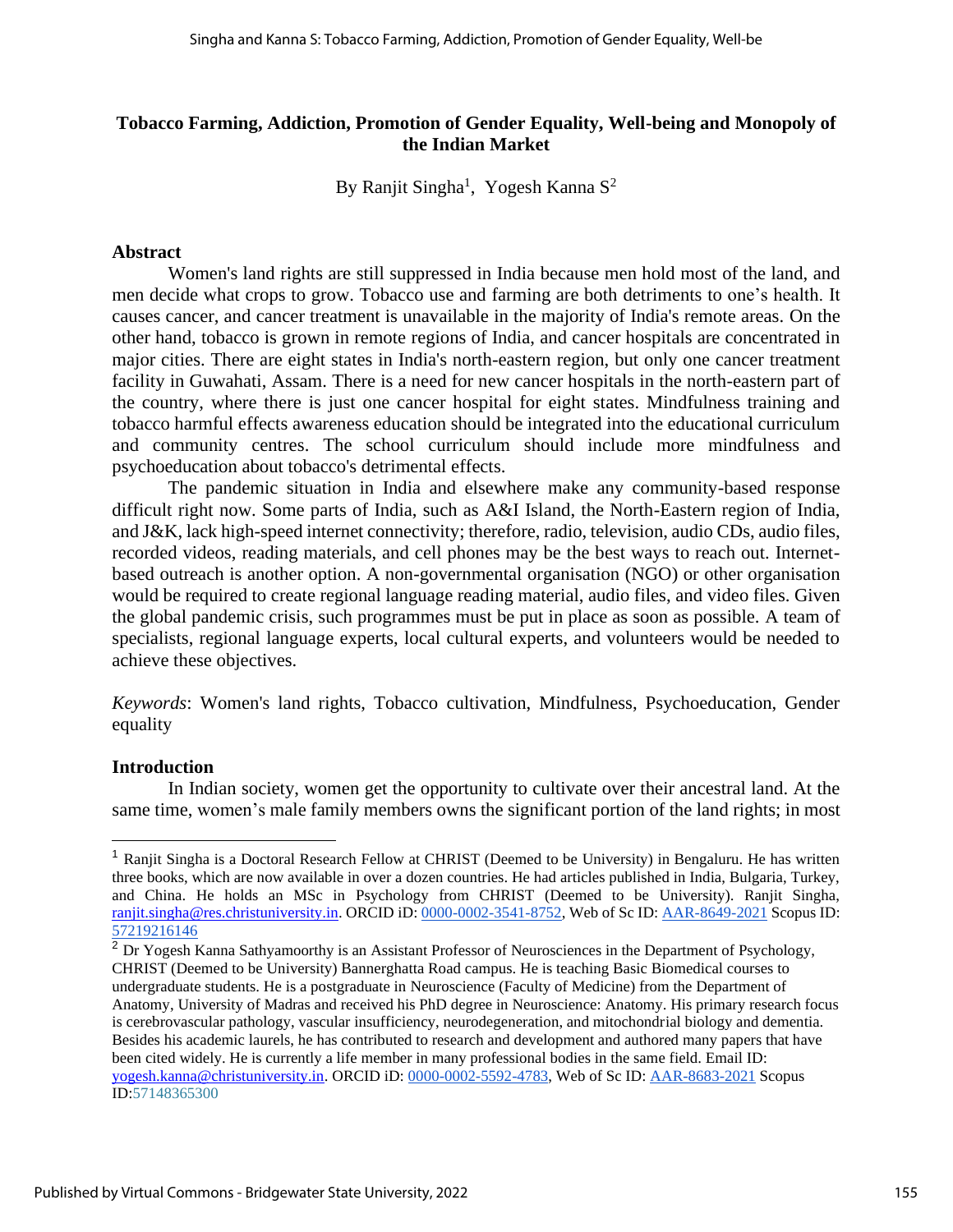of the scenario in India, women do not get an equal share of their parental property which discriminates against Indian women. The marriage ceremony is conducted for women by their brothers or fathers. Tobacco leaves are expensive in India, and the decision to grow tobacco ideally takes place owing to tradition and the skill to grow and raise a particular crop. However, since the male member of the family owns the majority of the land, the decision to expand the types of the produce is taken by the male member of the family; additionally, the reason for growing tobacco plants is due to lack of employment opportunities or limited skills and education. As Bullough states (2021), women face gender-specific challenges and opportunities in their entrepreneurial endeavours, which is universally recognised.

Kumar, C. K. (2021) states that in Andhra Pradesh, women workers play an essential role in tobacco cultivation. However, arduous work, an unwelcoming environment, and poor socioeconomic conditions all contribute to chronic morbidity. Hoque, A. (2018) explains that in West Bengal's Malda area, bidi workers are exposed to poisonous tobacco vapours, resulting in serious health concerns (major and minor). The most prevalent ailment is cough and cold, whereas tuberculosis is the least prevalent (9.00 per cent). Experts agree that supplying employees with Health Cards is vital since it enables them to access subsidised treatment and rehabilitation for several conditions.

In an ideal world, men sell the harvests in the market, and they receive the lion's share of the money; nevertheless, if the man is hooked on tobacco, alcohol, or gambling, the money never makes it home. This is a social problem that affects the majority of India's remote districts. Recently, the number of illegal tobacco traffickers in India has increased, resulting in losses for Indian tobacco growers. Even though tobacco is a high-cost product, India's current legislative framework permits the six largest firms to gain the most significant profit. In India, the manufacture of loose cigarettes is forbidden. Tobacco legislation in India has resulted in a minimum profit margin for Indian tobacco farmers, limited by their initial tobacco-growing abilities. Tobacco farmers in India are trapped in a vicious circle with no way out. All the Indian cancer hospitals are located in major cities. Tobacco cultivation adds challenges.

Rural India requires cancer treatment facilities as well as livelihood training. There is a need to advocate for the negative consequences of tobacco, drug, and other addictions. Face-toface counselling and community-based fieldwork have become more difficult due to COVID-19 situations. Tobacco is detrimental to health and induces cancer; as children live close to their mothers, the increasing incidence of second-hand smoke affects the children, or instead, they are exposed to tobacco. Counsellors expressed that women avoid therapy because of the stigma and embarrassment they face (Colley, A. J. 2016). Around 73.2 per cent of rural women work in agriculture. Even though Assam is the melanoma capital, only one oncology hospital is readily accessible for such an entire North-Eastern region; the NER comprises eight states, and one oncology hospital is necessary to satisfy eight provinces in North East India. There is a need to create additional cancer hospitals, de-addiction centres, particularly for women, and psychological interventions that are regionally specific, situation-based, and social circumstance-based. The Government of India needs to enshrine the safety and security of women, children, and elders from the post-election violence; the farmers have been affected because of post-election violence during COVID-19 and the economy's downfall; further, the illegal tobacco market has also impacted the market.

Tobacco is harmful to one's health, and growing tobacco is detrimental to the farmer's health. Agrochemicals and pesticides exacerbate the health concerns of those who spray crops. Consumption of tobacco leads to addiction due to the presence of nicotine. Farmers who work in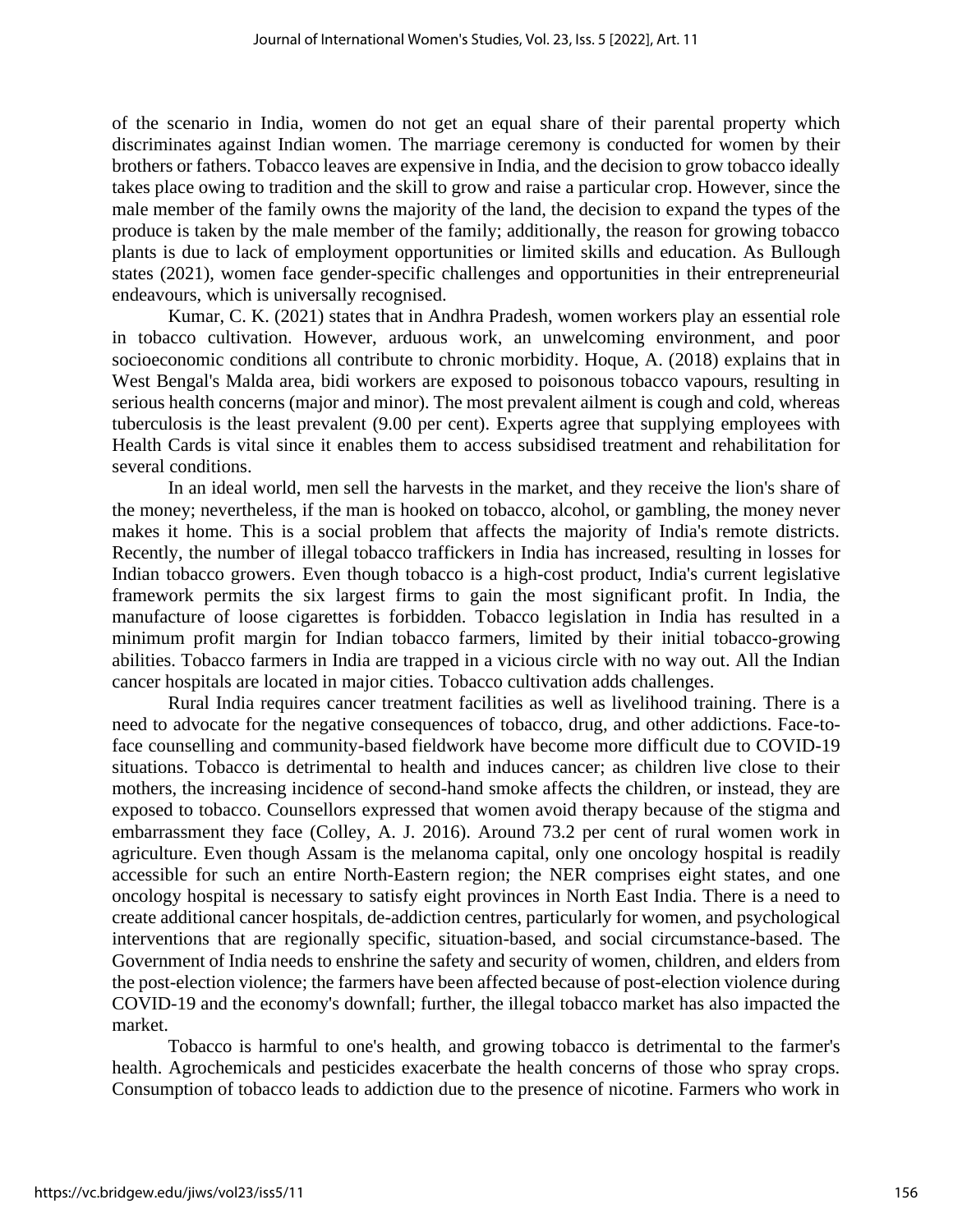tobacco farming are more likely to become addicted to smoking due to their regular exposure to tobacco. Most of the farmers who are involved with smoking are more prone to cancer. Most of them do not have access to cancer treatment in their local areas, nor are there any de-addiction centres for women. Accessing the counselling centre is considered to be taboo in Indian society. They do not have access to any mindfulness training, higher order thinking skill training, or psychoeducation regarding the ill effects of tobacco cultivation and consumption. This raises concerns about mindfulness training, higher-order thinking skill training, and psychoeducation at the community and local levels. Language is an additional challenge to impart training in India; India is a land of multiple languages: it has more than 1652 languages and various cultures and traditions.

Any community-based intervention faces unique challenges in the Indian context, and COVID-19 has added a new wrinkle to the mix. Cultural sensitivity is a significant concern, mainly while providing training to women in the Indian context. Mindfulness training has a spiritual component, and it must be administered sensitively without hurting any religious sentiments.

# **Methodology**

We carried out a systematic review of the literature for all the available literature— A thorough study was conducted to review all the credible reports from the various databases. A detailed search of the published work was carried out using keywords in the different scientific databases. In the review process, we used Gough's (2007) model.

#### **Review Questions and Terms of Search**

The analysis question is (a) What do Indian and international literature say about smoking, tobacco cultivation, women's land rights, gender equality, and mindfulness? What effect does tobacco cultivation have on women? What impact does illegal tobacco have on farmers? Is it possible to transition away from tobacco cultivation? Could counselling and mindfulness be a solution for the well-being of women amid a pandemic?

The terms used in the literature search are listed in the table below.

| <b>Principal Concepts</b>                                 | <b>Keywords</b>                                                                          |
|-----------------------------------------------------------|------------------------------------------------------------------------------------------|
| Women and Land Rights in India                            | Women land rights in India, Women rights,                                                |
| <b>Impact of Tobacco Cultivation on Women</b>             | Tobacco cultivation and women in India                                                   |
| The Effect of Illegal Tobacco on Farmers                  | Illegal Tobacco India                                                                    |
| The shift in Sustainable Farming                          | Tobacco and Sustainable Farming,                                                         |
| Counselling and Mindfulness for the<br>Wellbeing of Women | Counselling and Mindfulness, Women and<br>Mindfulness, Counselling and Women in<br>India |

#### **Table 1: Literature Search Terms**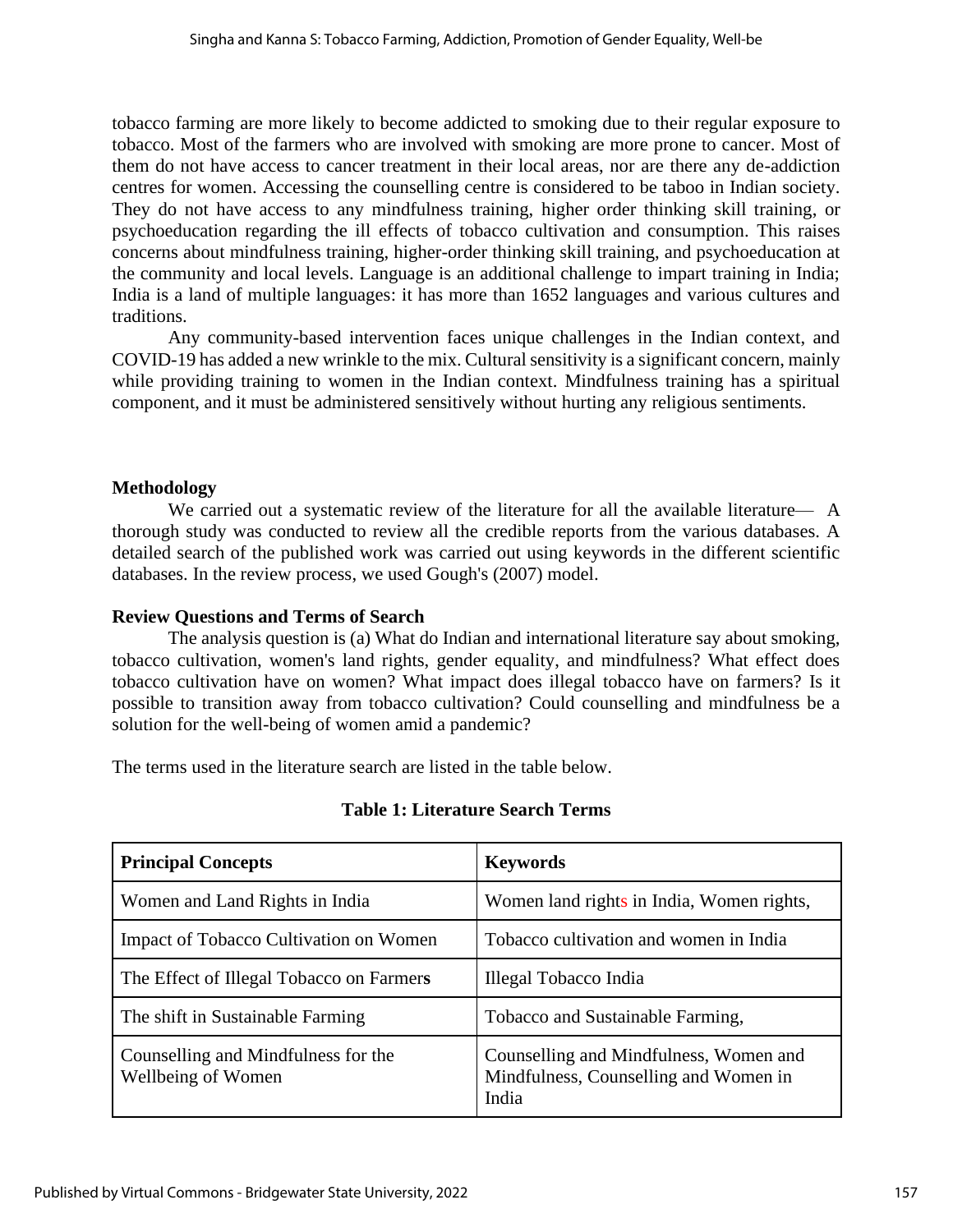#### **Search Strategy**

A systematic quarry of the literature in the scientific research database was conducted intensively among the collections of articles, books and grey documents, and unpublished and foreign journal literature. Literature queries have been conducted using keywords in the following databases in psychology, social sciences, and sociology. The databases used are APA PsycNET, EBSCO (Psychology), JSTOR, list of free access articles (DOAJ). Hand searches in primary papers and books were undertaken to find more critical research. Copies of the writings of the preceding 34 years (1987 to 2021) were reviewed accordingly. Gray literature reviews were performed to find related unpublished works, such as theses, studies, and current research ventures. Google has scanned grey literature databases, google scholar online search server, conference proceedings, dissertation abstracts, ProQuest theses, and dissertations.

#### **Study Selection**

We performed a thorough check of the reference list to determine whether the literature met the inclusion requirements. Following the phase, an ancestry search for similar earlier works was conducted on each reference list.

#### **Study Selection Process**

The article titles and relevant studies were reviewed to see if they fulfilled the specific criteria outlined in Table 2.

| <b>Features</b>                    | <b>Inclusion Criteria</b>                              | <b>Exclusion</b><br>Criteria                           |
|------------------------------------|--------------------------------------------------------|--------------------------------------------------------|
| Type of Publication                | Journals and books<br>that have been peer-<br>reviewed | Theses,<br>dissertations,<br>reports, and<br>abstracts |
| Publication language               | English                                                | All other<br>languages                                 |
| Sample of<br>participants          | Not applicable                                         |                                                        |
| The articles' subjects             | Environmental<br>pollution because of<br>tobacco       |                                                        |
| <b>Source: Gough (2007, p. 11)</b> |                                                        |                                                        |

### **Table 2: Criteria for Inclusion and Exclusion are Mentioned Below**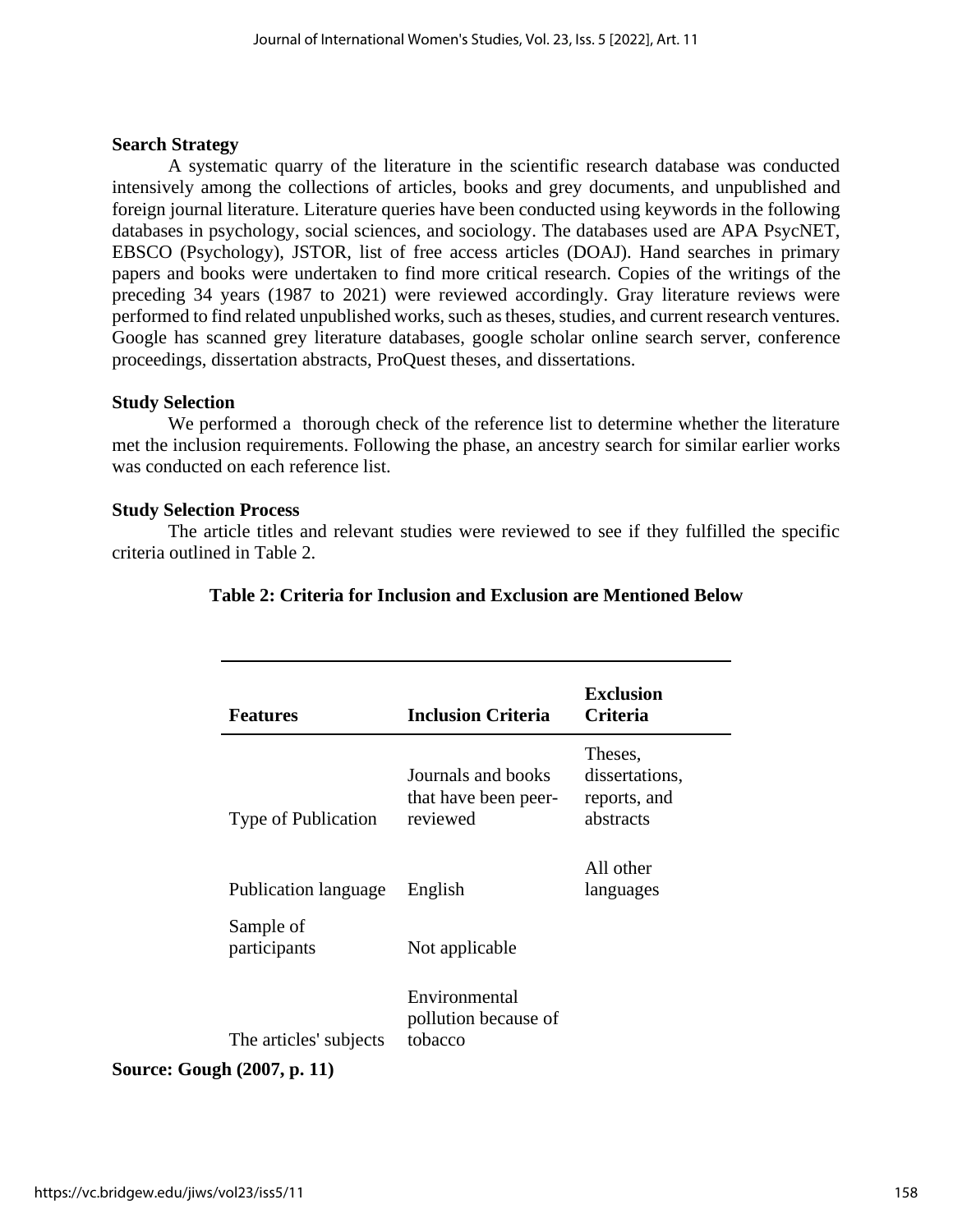#### **Quality Assessment**

Gough's (2007) review used a WoE (Weight of Evidence) tracing study to determine the correctness of the research evidence. Gough (2007, p. 10-11) defined and merged "generic" and "review-specific" judgments to arrive at an "overall evaluation."

| <b>WoE Criteria</b>                                     | <b>Implications for the current review</b>                                            |
|---------------------------------------------------------|---------------------------------------------------------------------------------------|
| A Quality of research                                   | Peer-reviewed research                                                                |
| <b>B</b> Research Design                                | The survey, the qualitative research<br>approach, and the review of the<br>literature |
| C--Relevance to<br>participants in the current<br>study | Not applicable                                                                        |

The research studies were analysed using Gough's (2007) WoE Framework. Much of the experiments are of high quality, while literature from less rigorous trials is also included.

#### **Research Question**

What is the position of gender equality of women in India? Do women have the decision making position for agriculture in their ancestral land? Do women get land rights from their traditional property? How does tobacco cultivation affect women? What is the solution for the well-being of women?

#### **Objective**

- To comprehend the status of women's gender equality in India
- To understand women's decision-making position in agriculture
- To understand the role of women concerning ancestral property
- To learn the effects of tobacco cultivation on women
- To come up with a solution for the well-being of women

#### **Review of Related Literature**

Böhmer, Nicole and Schinnenburg, Heike (2018) as Indian women succeed in obtaining higher education. Their declining representation in the job market poses essential findings of how such a gap can be resolved. Concurrently, European countries like Germany have seen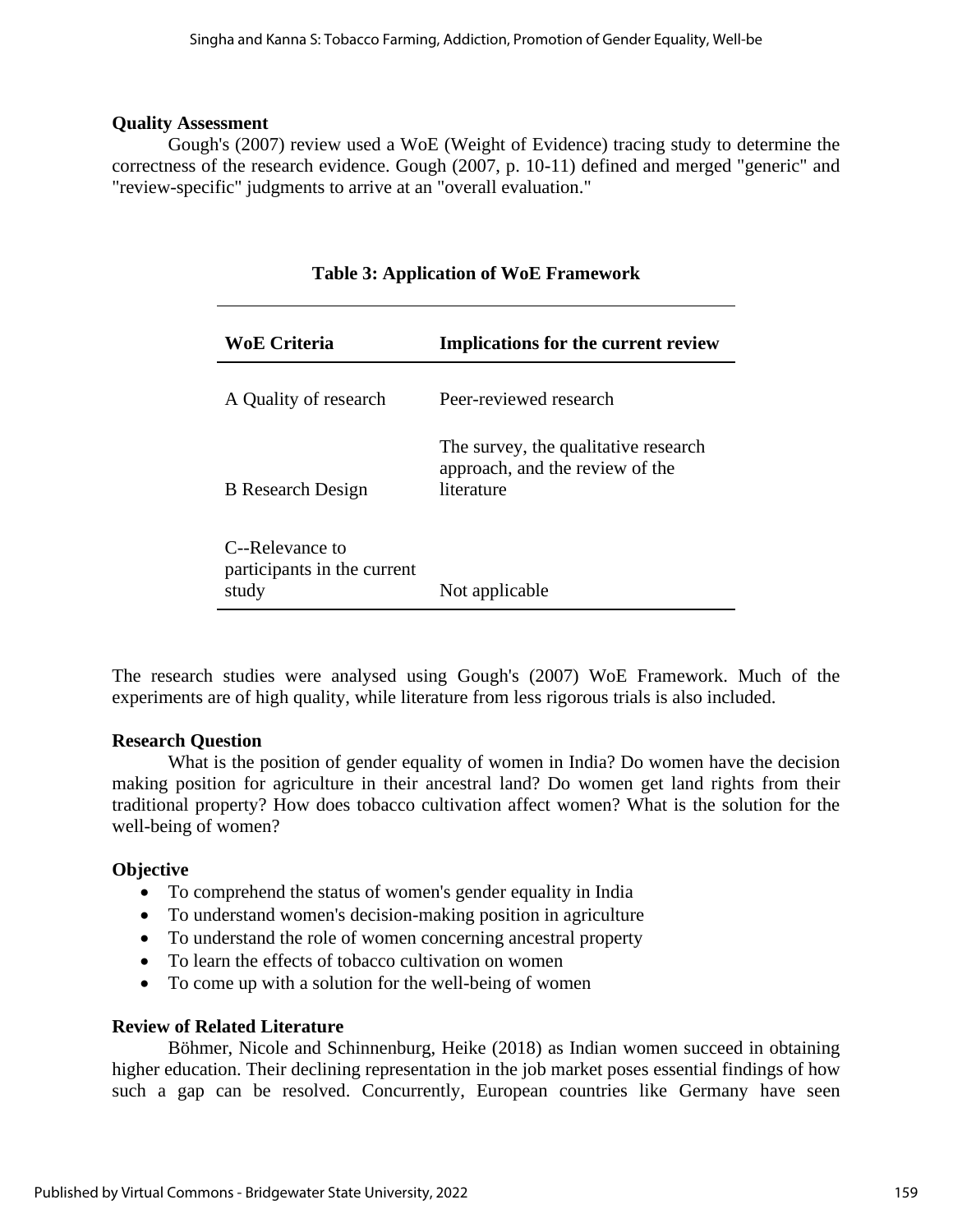improvements in educational opportunities for women, but these have not translated into increased levels of leadership or shifts in gender roles. Women in India and Germany have hardships in establishing their careers and also contend with long-term reliance or poverty. This article gives greater clarity to young women's perceptions about their capacity for leadership and success while they are still out of the workforce and leverages the findings from career research to point out "blind spots" that might prevent them from enjoying a successful future in business. The second part of the article focuses on planning for the future by (1) implementing a teaching method that eliminates female reliance and poverty and (2) facilitating organizational and social gender role adjustments to provide job opportunities for women. This paper discusses the many phases of turning theory into practice and helping equalize the power balance in the job market.

For years, according toVarshney (2019), gender inequality and bigotry have ruled Saudi society, and the new era has exacerbated these issues. Saudi women's educational, financial, and informational standing has improved due to a variety of reforms. Additionally, they maintain a high level of visibility in the public domain and on social media. While the Government's reform efforts have accelerated the nation's employment ambition, complete integration remains a key impediment. While women today have demonstrated their commitment to their professional and career ambitions in the face of numerous obstacles, including cultural constraints, deeply ingrained conventions, and other challenges, women in Saudi Arabia have struggled to maintain their jobs. This article examines the emergence of trends, gender disparity issues, and public policy influence and makes recommendations for additional research.

This study aims to examine the relationship between emotional intelligence  $\&$  subjective well-being among working women. Purposeful sampling was used to select one hundred four working women from various jobs. The research found a significant connection between emotional intelligence and overall well-being, inferring that if women want to improve their well-being, they prioritise their emotional intelligence (R, Gupta et al. 2021).

#### **Women and Land Rights in India**

Men own the vast majority of agricultural lands in India, and most women have to work on other grounds. This is because most of the women in India do not receive a share of the ancestral land. Women, on the other hand, have the full legal right to inherit their traditional property. Existing land-rights issues had not been resolved as a result of women being granted the constitutional right. This problem can be solved by promoting inclusivity in society; however, such formulation is only possible through community-based social work initiatives.

Additionally, COVID-19 has created additional obstacles for community-based intervention on a single level. The use of sustainability and exterior confirmation is connected with functioning in the manufacturing industry and place a more significant percentage of female executives in the company's current framework (A. Girón, A. Kazemi Khasraghi, A. F. Cicchiello, et al. 2020). If women have to take over as India's leaders, a potential answer inside the structure of SDG 5, "Achieve gender equality and empower all women and girls," would exist. However, the bulk of India's legislators are men at the moment. S. Cousins (2016). The study delves into the narrative of a lady. "I'm on the verge of being discharged. I've been working since the moment I landed here, and I intend to continue working until I give birth.' As expressed by her. "I have no option," an Assamese tea garden worker explains. Assam has the highest maternal mortality rate (MMR) of all Indian states. Tea garden workers often lack access to essential services, including schools, healthcare, latrines, and safe drinking water. Food store tea garden workers don't have land rights, rather, it's the company that owns the property, including their shelter home, so the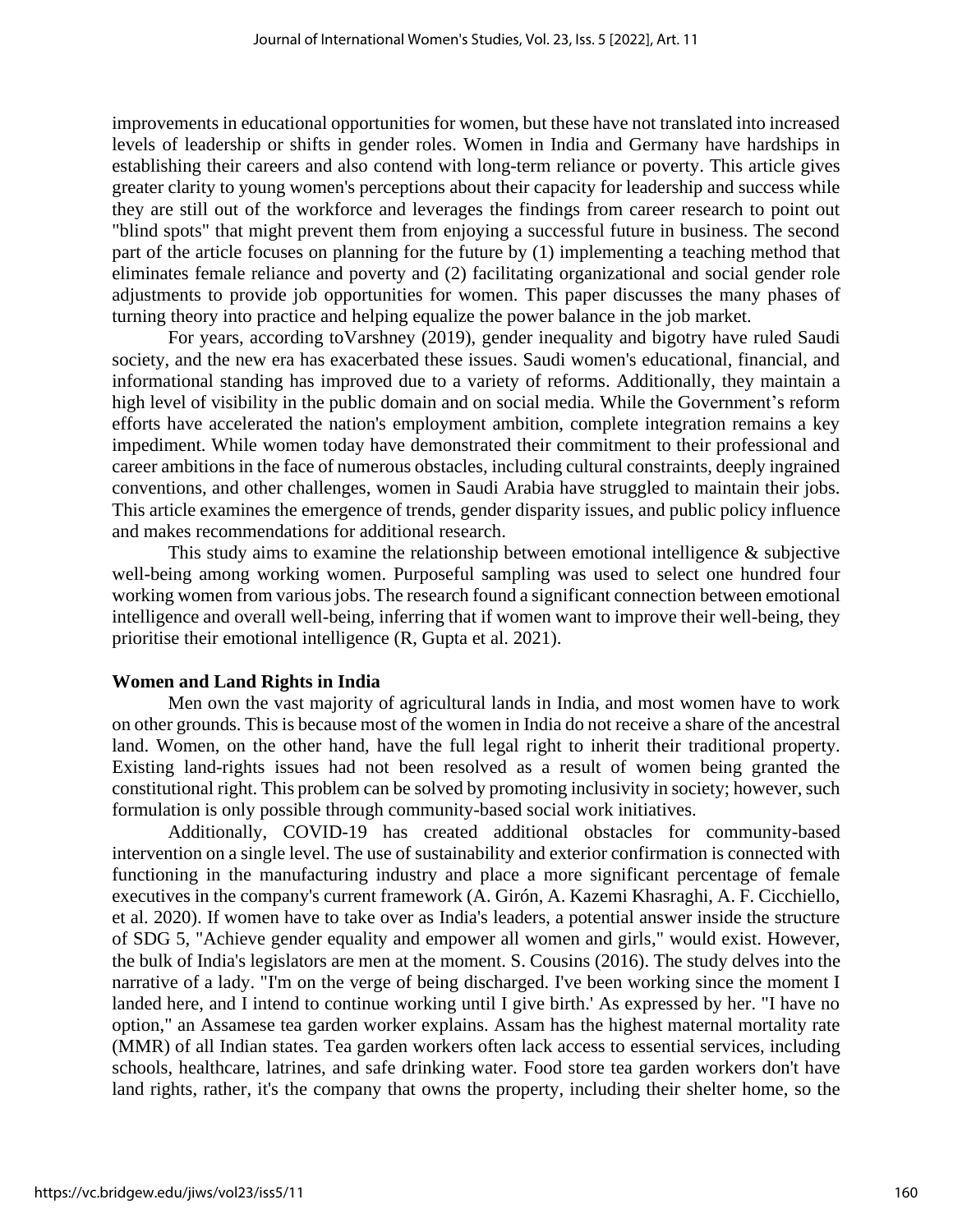day they are removed from the job, they also lose the shelter. They do not get maternity leave because they are given daily wages of a minimal amount. If they do not work, they do not get the payment.

#### **Impact of Tobacco Cultivation on Women**

Even after the Independence of India, women's poverty in India is glaring (Iyer, Shruti 2016) . Greenburg, D., Rusiecki, J., Koutros, S., Dosemeci, M., Patel, R., Hines, C., Alavanja, M., in their 2008 article write that tobacco is harmful to one's health, and tobacco cultivation necessitates the use of massive amounts of pesticides and agrochemicals that lead to cancer in the people who are in close contact with such chemicals. (Lecours, N. et al. 2012) Additionally, agrochemical contamination and deforestation cause environmental disturbances and the degradation of ecosystem services, including land resources, diversity, and sources of food, which are all deleterious to public health.

Since most farmers are unaware of the harmful effects of the chemical or mere negligence, women farmers do not equip themselves with face masks or protective clothing while spraying in the crops. Women farmers carry their children or babies along with them while cultivating, and pesticides harm their health. The agricultural tools are not ergonomically designed for women to use for cultivation, which impacts the health and well-being of women farmers.

Women farmers' lungs suffer significantly as a result of the smoke from fire-cured tobacco. It is often found that most of them suffer from cancer. Contrary to their suffering, they do not have access to cancer diagnosis and treatment; there are no special de-addiction centres for women. They do not have any insurance coverage for themselves or the crops. They are not, in fact, aware of the concept of insurance.

The research was carried out among growers in Andhra, India. Growing and handling Flue Cured Virginia tobacco (FCV) poses some risks due to the humidity and nicotine content and green tobacco sickness (GTS). GTS is a type of work-related toxicity that people manage who nurture, yield, or manage FCV tobacco at any phase, resulting in morning sickness, vomiting, migraine, muscle spasms, and blurry vision. The study included 27,221 families, with 14,521 (53.3%) people who belong to FCV cultivation and 12,701 (47.7%) about some other group. It is found that vomiting (52%), increased perspiration (54%), sleeplessness (54%), and increased salivation (54%) were found to be strongly associated with growing FCV (p0.001). While fatigue, decreased appetite, and muscle aches were more prevalent in FCV families, they were not statistically relevant (p>0.01). As per the research, more young kids have become implicated in tobacco cultivation, and medical practitioners must be dispatched to verify on farmers for Green Tobacco Sickness (GTS) (Balu, R. K., Rout, S. K., & Selvaraj, S. 2013).

There is room available for social workers that intend to work for the welfare of women at the ground level in India.

#### **The Effect of Illegal Tobacco on Farmers**

The post-COVID-19 economy of India has drastically declined, and there is recent postelection violence over elders, children, and women in North Bengal (India). Further, there is a massive inflow of illegal tobacco in the Indian market; in thisscenario, farmers involved in tobacco farming face utter loss. Tobacco varieties Motihari and Jati are cultivated on 12,000 hectares, primarily in the northern part of West Bengal. It is also time for growers to look for alternative crops if tobacco cultivation is feasible under India's current regulatory form. Even so, the then-ICTC (Indian Central Tobacco Committee) formed the Dinhata Research Station in 1951 to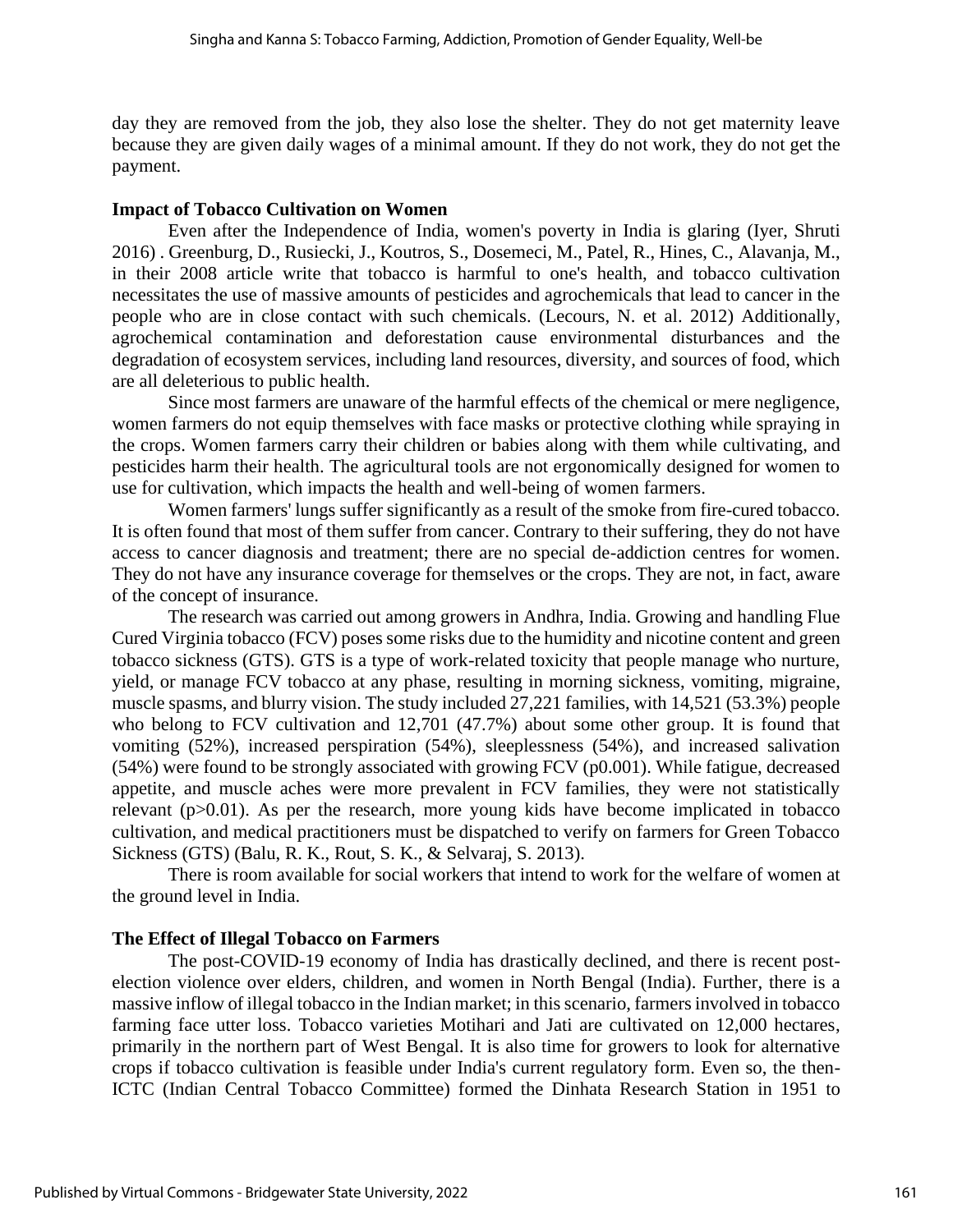entertain the feasibility of widening cigars with local tobacco and to create an enhanced bundle of practices for boosting productivity and standards of quality, as well as to enhance growers in the region via research. Nevertheless, the current COVID-19, illegal tobacco, and post-election violence scenario result in any and every possible action (Ramakumar, R., & Kanitkar, T. 2021).

**Month and Year Value INR (Lakhs)** January 2019 - June 2019 4804.21 July 2019 - December 2019 3161.31 January 2020 - June 2020 13255.02 July 2020 -December 2020 13400.04 January 2021 - June 2021 6542.96

**Table 3: Half-Year Illegal Tobacco Inflow 2019, as Reported in the Media**

|  |  | Figure 1. Half-Year Illegal Tobacco Inflow 2019, as Reported in the Media |  |
|--|--|---------------------------------------------------------------------------|--|
|  |  |                                                                           |  |



#### **Analyses of the Data**

For the entire year of 2019, approximately 7964.94 lakhs worth of illegal cigarettes have been seized throughout India. For 2020, around 26193.6 lakhs worth of illicit cigarettes were taken throughout India; the difference is about 18228.66 lakhs. Therefore, in 2020, approximately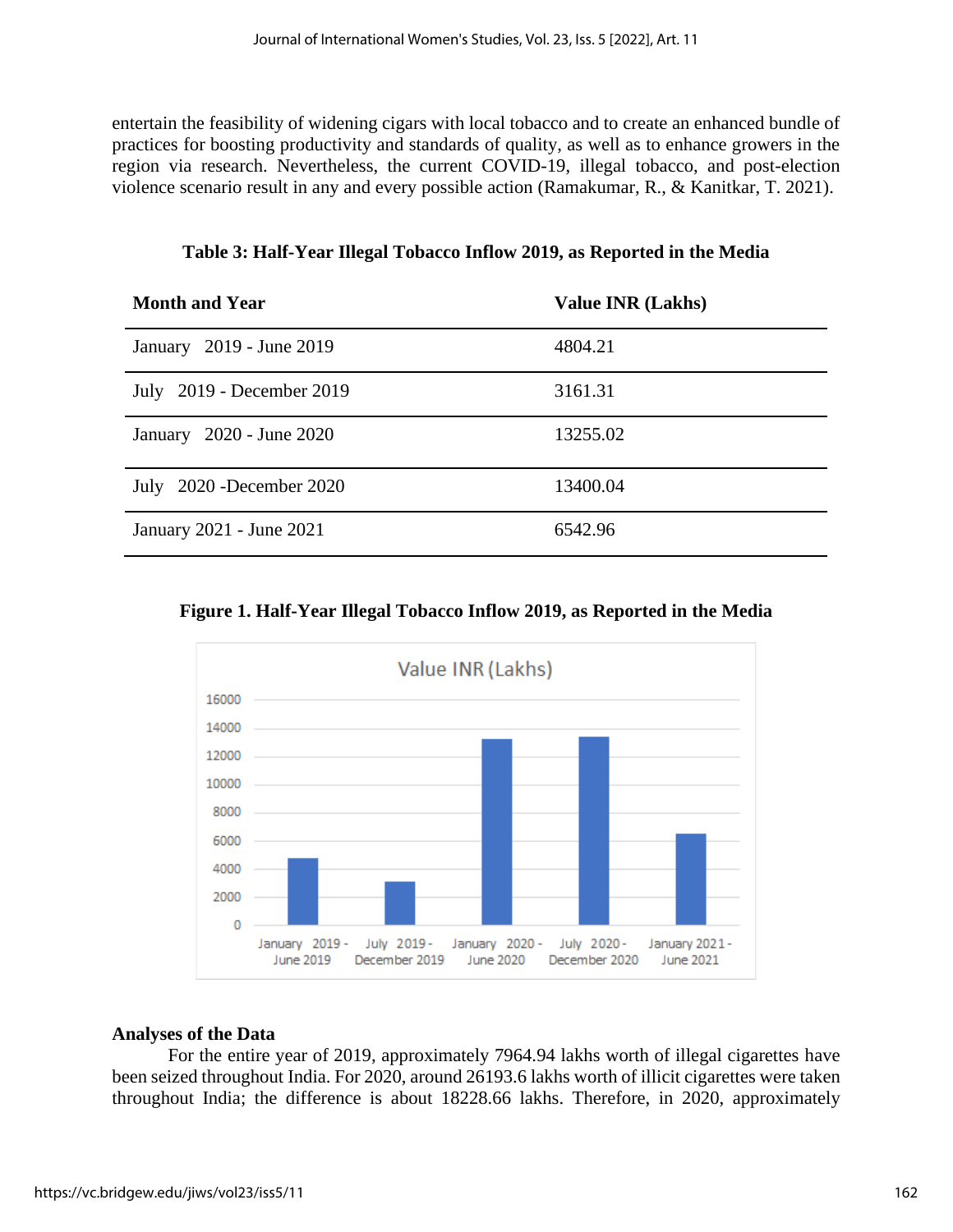18228.66 lakhs worth of surplus cigarettes were smuggled than in 2019. At the start of 2021 (January to June), about 6542.96 lakhs worth of illegal cigarettes were seized in India. The flow of illicit cigarettes represents a flow of illegal tobacco in the market, potentially enough to harm the farmers engaged in tobacco farming. This seized illegal tobacco has the full potential that it may return to the market.

| WHO Benchmark                              | India's Benchmark                            |
|--------------------------------------------|----------------------------------------------|
| Minimum 71 per cent Excise Tax is included | 31.22 per cent Excise Tax is included in the |
| in the Retail Price.                       | Retail Price.                                |

# **Table 4: Excise Tax of Cigarette Price**

**Figure 2: An Excise Tax of Cigarette Prices**



India does not adhere to the WHO Benchmark for tobacco excise tax guidelines; a 31.22 per cent excise tax is currently included in the retail price in India. The WHO-approved minimum excise tax of 71 per cent is included in the selling price. However, with an excise tax of only 31.22 per cent, India faces a flood of illegal tobacco. Increasing the cost of legal tobacco may encourage illicit tobacco, which is far less expensive.

# **The Shift in Sustainable Farming**

Tobacco farmers must shift from tobacco farming to other organic cultivation, despite their expertise in tobacco farming. Alternative livelihood skill training such as beekeeping, soap making, tailoring, and artificial jewellery making may be possible (Annigeri, 2020). However, most of the land is owned by men, and they decide which crops to grow. Farmers in Sidnal province in Karnataka are being encouraged to grow crops other than tobacco. Alternative cultivation for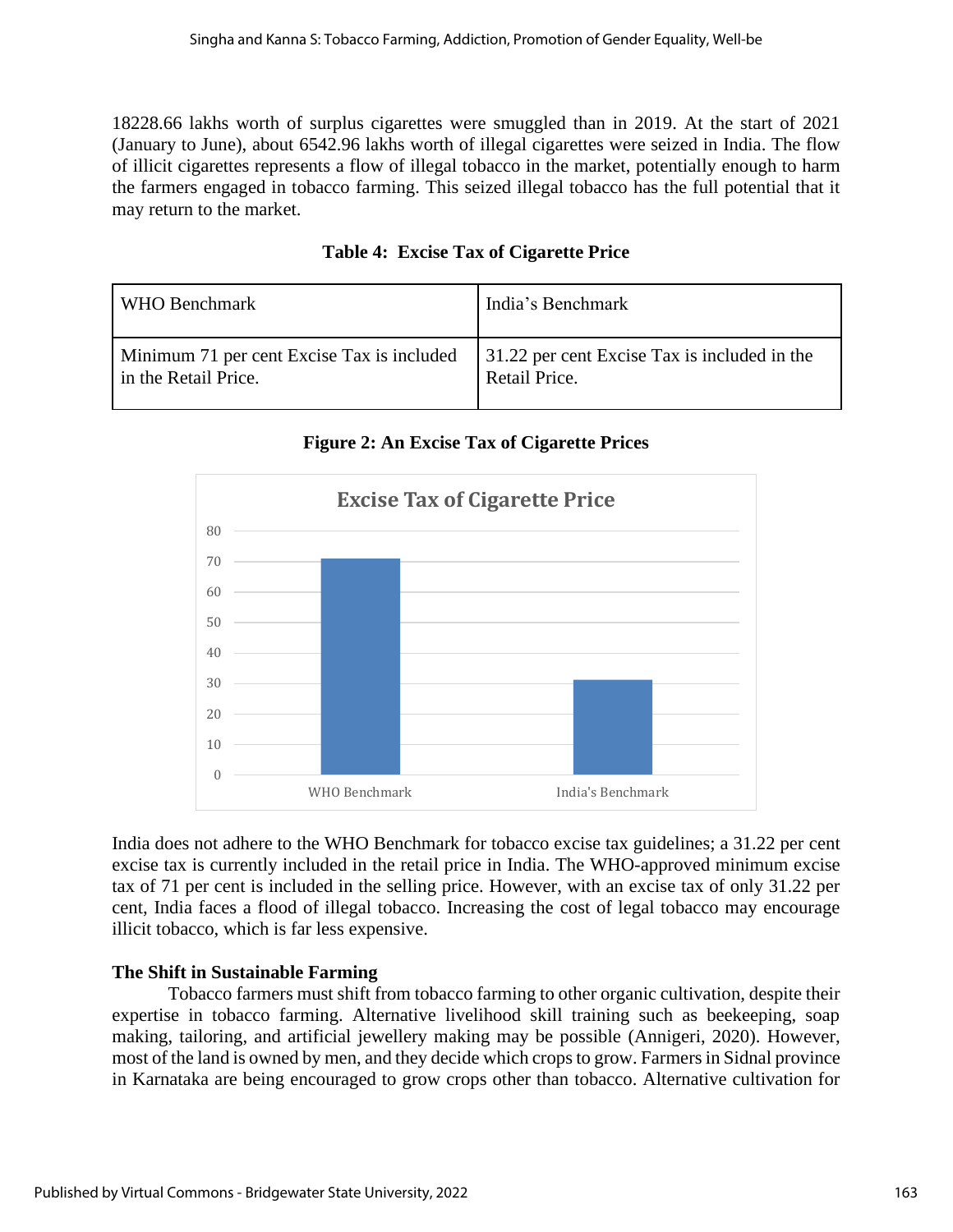Karnataka's<sup>3</sup> farmers of Sidnal<sup>4</sup> may be more viable if Maharashtra<sup>5</sup>, the region, provides a consistent water supply. Soybean, groundnut, onion, and sunflower farming methods are among the alternatives recommended to Karnataka's farmers in India.

According to the survey, 2,000 farm households have already reached a similar conclusion about such alternative crops. Bank officials also assisted farmers. Banks aided 30 farmers in purchasing buffaloes, and the Centre for Multi-Disciplinary Development Research (CMDR) supplied Soybean seeds to 46 farmers. CMDR has paid INR 250/- (INR Two Hundred Fifty only) per month for those who purchase buffalo for a period of 12 months. Karnataka Oil Federation (KOF), a government-backed cooperative, offers high-quality oil seeds. The seeds were dispersed over the province's 46 acres of arable land.

On the other hand, farmers received no skilled training to shift their cultivation; only motivation was provided, and no long-term follow-up report on the outcomes of the alternative cultivation of alternative profession was provided. There is no handholding support observed following the intervention, and there is no guaranteed purchase agreement with the farmers. There was no crop or livestock insurance. It is necessary that the farming of tobacco stops; there was an intervention to break the chain and bring forth alternative cultivation instead of smoking, however, the intervention has some gaps. To some extent, the government, non-governmental organisations, corporations, and banks came forward to assist farmers in shifting their cultivation from tobacco to other forms of livelihood in India. However, much more work is to be done on tobacco addiction treatment and cancer treatment in remote areas.

#### **Addiction Prevention Measures for Women**

There are few de-addiction centres that are specifically designed for women. Due to the different symptoms of addiction, both men and women cannot be treated in the same facility; women would require a separate facility for their accommodation and treatment. Counsellors expressed that women avoid therapy due to the social stigma and embarrassment they may face (Colley, A. J. 2016).

Tobacco use is responsible for 17% of all cancers in women in Chennai (Francis. et al. 2015). Awareness related to the ill effects of tobacco use must be provided in schools, hospital outreach, current government healthcare programs such as maternal and newborn health initiatives, and regular home visits using (S. Grover., et al. 2005). Drug addiction in women is influenced by a mixture of biological, individual, and cultural stressors, like the social milieu's drug culture and a lack of social support. Comorbidity, as well as cognitive deficits, are prominent traits. Cigarette smoking during pregnancy is harmful to both the mother's and the fetus's health (Daly, A. et al.2021). Even though quitting smoking improves pregnancy outcomes, success rates remain low. The level of education and previous pregnancy smoking experience influence people's confidence in quitting smoking. It's quite visible that there is discrimination towards women in India; there is hardly any de-addiction centres designed for women in the remote areas in India as of 2021. Most of the de-addiction centres are located in the big cities. There is just one cancer treatment facility in the entire North-Eastern Area of India and just one dedicated mental health care hospital (Alee, N. T., Hasan, A., & Aijaz, A. 2018). Apart from all this, other misappropriations are happening in the name of women in many legal affairs.

<sup>3</sup> Karnataka is a state located in India.

<sup>4</sup> Sidnal is a village in the Karnataka district of Belgaum.

<sup>5</sup> Maharashtra is a state in India's central region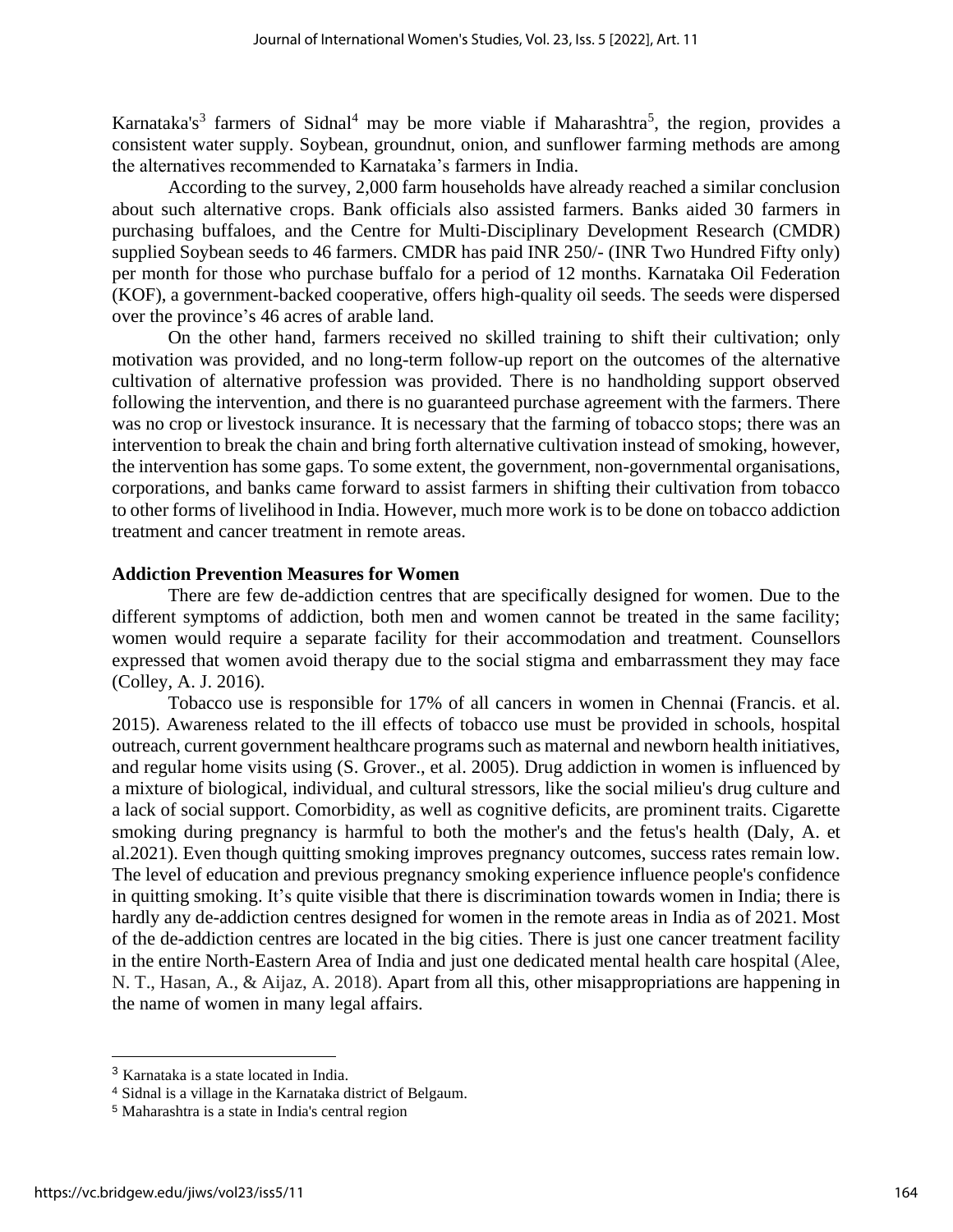#### **Misrepresentation of Words to Portray a Bill as being Favourable to Women**

Article 14 of the Indian Constitution recognizes the right to equality. However, concerning the state of Assam<sup>6</sup>, a bill was passed, which stipulated that Assam Government employees could only bear two children, and the name of the Bill was "Government of Assam Population & Women Empowerment Policy of Assam." As a result of the implementation of the policy, the present abortion rate 580,100 abortions<sup>6</sup> are performed in Assam

The legal circumstances, such as the "Assam Population & Women Empowerment Policy of Assam", left many women without a choice. It is framed by men in the name of "women's empowerment" so that a specific indigenous population can be curved and facilitated by the Citizenship Amendment Act (CAA) so that alternative votes can be generated by the CAA. The women's reservation bill<sup>7</sup>, like the six-community ST(Schedule Tribe) bill<sup>8</sup>, was never passed. The ST bill was never passed into law; it was only used to sway voters. Koch Rajbongshi Tribe had been requesting ST (Schedule Tribe) since 1968, but when the CAA was passed, communities questioned Indian leaders' ethics and morals toward the six communities of Assam and women. The women community from the six communities of Assam will benefit from the grant of ST status.

In the Assam Assembly, most members are men<sup>9</sup>, and they voted in favour of a bill termed "Women's Empowerment". How can a bill like this be referred to as "Women Empowerment"? Every person is born into this world with the ability to choose, and if a woman decides to conceive, she should be allowed to do so. If she does not, such liberty should be available to her as well. A bill framed to control women's free will cannot be referred to as a "Women Empowerment" bill.

In India, ultrasonography is used during pregnancy to determine the gender of the unborn child is not permitted, ensuring that abortion of female children does not take place. However, the "Government of Assam Population & Women Empowerment Policy of Assam" indirectly promotes abortion by forcing women to control their birth beyond two children. The victim of such legal formulation must be going through a lot because of such legal provisions. Some calmness can be installed through mindfulness in all of these, but this does not solve the problem. Women can't be subjected to law for conceiving; they deserve the liberty of choice.

<sup>6</sup> Assam is a state located in the northeast part of India.

<sup>6</sup>Singh, B. (2019, August 20). In *5,80,100 abortions performed in Assam every year: Report Read more at: https://economictimes.indiatimes.com/news/politics-and-nation/580100-abortions-performed-in-assam-every-yearreport/articleshow/*. Retrieved September 29, 2021, from [https://economictimes.indiatimes.com/news/politics-and](https://economictimes.indiatimes.com/news/politics-and-nation/580100-abortions-performed-in-assam-every-year-report/articleshow/70751757.cms?from=mdr)[nation/580100-abortions-performed-in-assam-every-year-report/articleshow/70751757.cms?from=mdr](https://economictimes.indiatimes.com/news/politics-and-nation/580100-abortions-performed-in-assam-every-year-report/articleshow/70751757.cms?from=mdr)

<sup>7</sup>Anuja, . (2021, September 8). India: 25 years on, Women's Reservation Bill still not a reality. Retrieved September 29, 2021, from [https://www.aljazeera.com/news/2021/9/8/25-years-india-women-reservation-bill-elected-bodies](https://www.aljazeera.com/news/2021/9/8/25-years-india-women-reservation-bill-elected-bodies-gender)[gender](https://www.aljazeera.com/news/2021/9/8/25-years-india-women-reservation-bill-elected-bodies-gender)

<sup>8</sup>Talukdar, S. (2019, January 21). Sword of Constitution (ST) Amendment Bill, 2019 hangs over Sarbananda Sonowal as Assam CM walks tightrope over expansion of Scheduled Tribe list. Retrieved September 29, 2021, from https://www.firstpost.com/india/sword-of-constitution-st-amendment-bill-2019-hangs-over-sarbananda-sonowal-asassam-cm-walks-tightrope-over-expansion-of-scheduled-tribe-list-5932951.html

<sup>&</sup>lt;sup>9</sup>Number of women MLAs in Assam Assembly declining (n.d.). Retrieved September 29, 2021, from

https://www.thehindu.com/news/national/other-states/number-of-women-mlas-in-assam-assembly-declining/article34480084.ece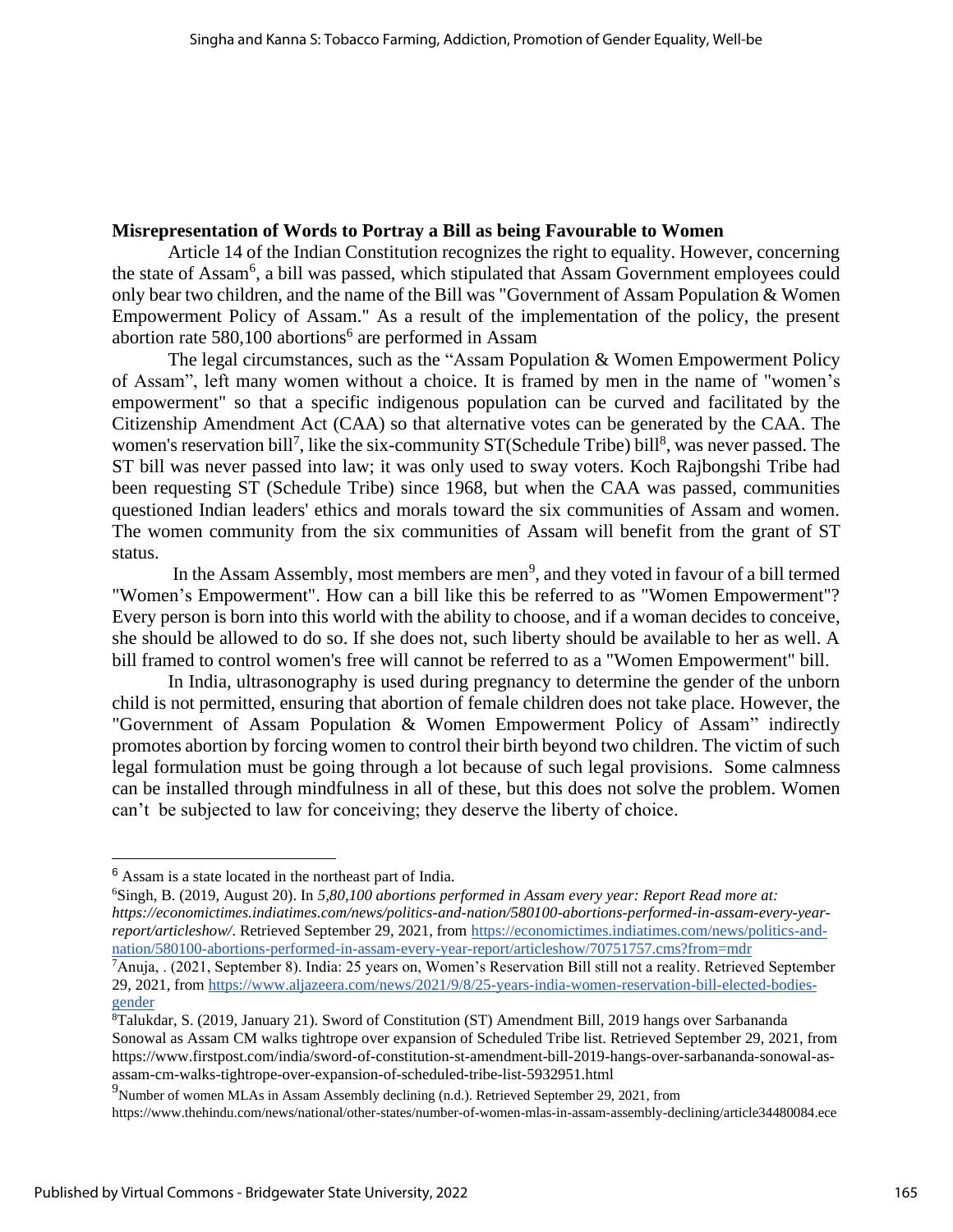#### **The Intervention of Counselling and Mindfulness for the Wellbeing of Women**

Counselling and mindfulness can be possible solutions for the current situation in India. (Corrigan, P. et al. 2014). However, there is a stigma associated with seeking counselling help in Indian society. There is a need to raise awareness in society about the importance of counselling. The counselling intervention must be redesigned in light of the culture and society. To address the issues of various communities, societies, and cultures, a centralized Women's Help cell may not be culturally viable since India is a multi-cultural society with more than 1,652 languages. Mindfulness has created a positive environment in classroom seating (Hartel, J., et al 2017). There is a high possibility to build a positive environment, despite all the differences. Brown, J. (2017) Counselors can combat oppression and promote empowerment by participating in communitybased group efforts. Medication use in adolescents and pregnant women should be limited to welldefined exceptions and nicotine replacement (Batra, A. et al. 2021). Hypnotherapy, mindfulnessbased treatments, and cytisine are recommended at a lower level. However, this recommendation is specific for pregnant women. A mindfulness programme could make a significant difference in treating eating disorders and addictions (Soriano-Ayala, E. et al. 2020).

#### **Discussion**

India's equality is enshrined in Article 14 (Right to equality) of the Indian constitution, but this is not the case for many. We must consider the rules laid down by the Government over Assam State Government employees, where state government employees are informed to have only two children, otherwise they will not be eligible for certain benefits, as this will result in more abortions. Such abortions are due to the current legal circumstance, which violates Article 14 because it is only applied over one territory of Assam and not all over India.

There are reports of continuous violence over women, children, and elders in West Bengal, but hardly any FIR was registered, and no governor or president rule was imposed; as a matter of fact, the Governor himself visited most of the affected families and narratives are being captured by different media.

According to Article 39-A of the Indian constitution, the state is responsible for ensuring that the judicial framework operates smoothly that is concerned with ensuring based on equal possibility, and also in specific, for providing free legal services. When it comes to the 2021 postelection human rights violence and violence in West Bengal, top officials in the state deny the reality of violence against women, children, and the elderly, resulting in the suppression and oppression of Dalits, Adivasis, ST, SC women, children, and elders. The territory of North Bengal has been the most affected by the post-election violence. The man managed to flee to another state to seek refuge. This is the cowardice of men who flee to another state, leaving behind their wives, daughters, mothers, childrens, and elders. They assume that if they stay back, they would be killed, but those who are the most terrified would at least have some mercy on women, but this turned out to be a false assumption. Most of the affected people are farmers involved in tobacco farming, jute farming, and other agriculture.

While the full impact of COVID-19 on people's wages and livelihoods will take time to become known and understood, it is clear that employees in manual, primarily low-wage, occupations are among the hardest hit(Abella, M. I., et al. 2020) . The COVID-19 scenario could result in a USD 2 billion decrease in remittances from low-skilled Indian workers in Saudi Arabia and their families. The COVID-19 pandemic has had a significant impact on various financial sectors, putting many people in danger. The already disadvantaged floricultural industry, in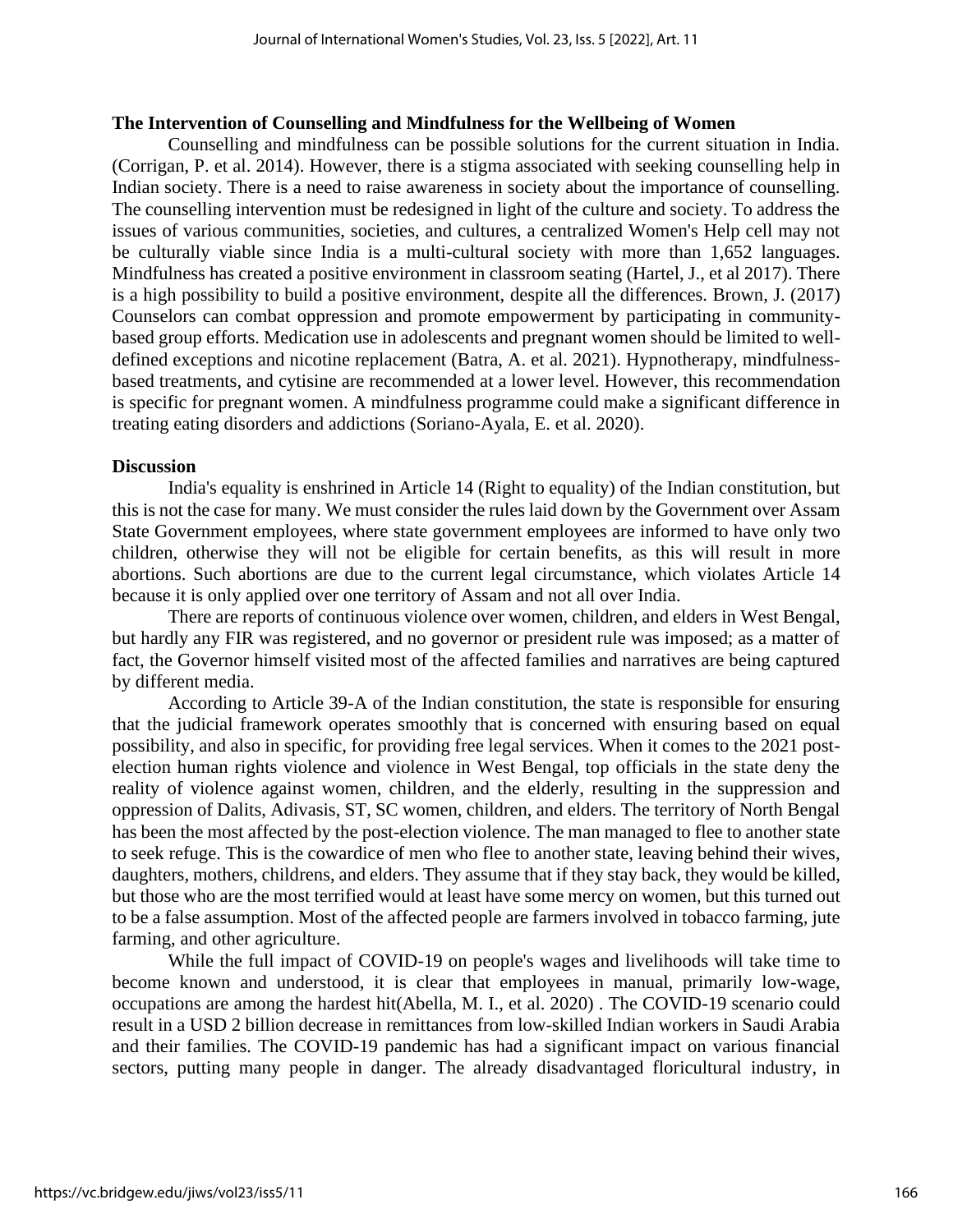particular, is now burdened by a flawed value chain management cycle, which is highly perishable (Kumar. et al. 2021).

The COVID-19 scenario had collapsed all people within the same context; over that, people from West Bengal happened to face post-election violence. The Indian Government did not impose governor or president rule over those areas to restore peace despite all of this. Women's, children's, and elders' rights are in grave danger.

There is a need to involve women in financial decision making for any venture, whether it has to do with tobacco cultivation or other cultivation; it is advisable that women's decisions must be considered. The results show that having at least one woman on the board of a company seeking equity financing significantly increases the success of a campaign (Cicchiello, A.F., Kazemi Khasraghi, A. and Monferrà, S. 2020).

#### **Conclusion**

In India, a social stigma attached to counselling needs to be removed; Counselors expressed that women avoid therapy because of the stigma and embarrassment that they face (Colley, A. J. 2016). There is a need for a cancer treatment facility at the level of the remote area; there should be at least three cancer treatment hospitals at the remote area's for each state in the Northeast region of India; this can be accomplished by integrating cancer treatment components and facilities into existing hospitals. Addiction treatment facilities, particularly for women, should be established. Farmers involved in tobacco farming must switch to other organic and sustainable farming methods; further, there is a need for skill-based training. Post-election violence against women, children, and the elderly in North Bengal should be addressed. The majority of the victims of postelection violence are women, and India should not ignore it. There should not be any room for discrimination based on gender, caste, community, creed, or religion in the administration of justice. The issue of violence towards women in India must be addressed without much delay. There is a need to integrate thinking skills, mindfulness, and women's land rights in the Indian education system. Illegal tobacco is increasing in India, and thus the consumption of the illicit tobacco is a loss for the farmers; in fact, the farmers don't make much profit. It is the tobacco companies that make the maximum profit. If a college or University's women's empowerment cell goes to rural India and begins empowerment, there is an excellent chance that the entire empowerment process will be successful. In the process of women's empowerment, men can be equally considered part of group discussions and workshops so that they become aware of the situation, and the problem related to women can be resolved with the collaboration of both men, women, and the community. However, any community-based intervention is challenging because of the pandemic situation in India and globally; online-based counselling, mindfulness, and workshops can be conducted provided they have internet access. Some parts of India, such as A&I Island, the North-Eastern part of India, and J&K, do not have high-speed internet connectivity; thus, to reach out to these areas, FM radio, ham radio, radio, TV, Audio CD, Audio File, recorded video, reading materials, and cellular phone may be the best options; however, internet-based communication can also be considered. Women's empowerment cells, NGOs, and other agencies would be required to develop a regional language-based reading material, audio file, video file, and other content, explicitly considering the pandemic situation that is prevailing all over the world, it is the necessary hour that such projects be undertaken as soon as possible. These tasks would necessitate the collaboration of a diverse group of subject matter experts, regional language experts, local culture knowledge, volunteers, and support from the government, local, and international organisations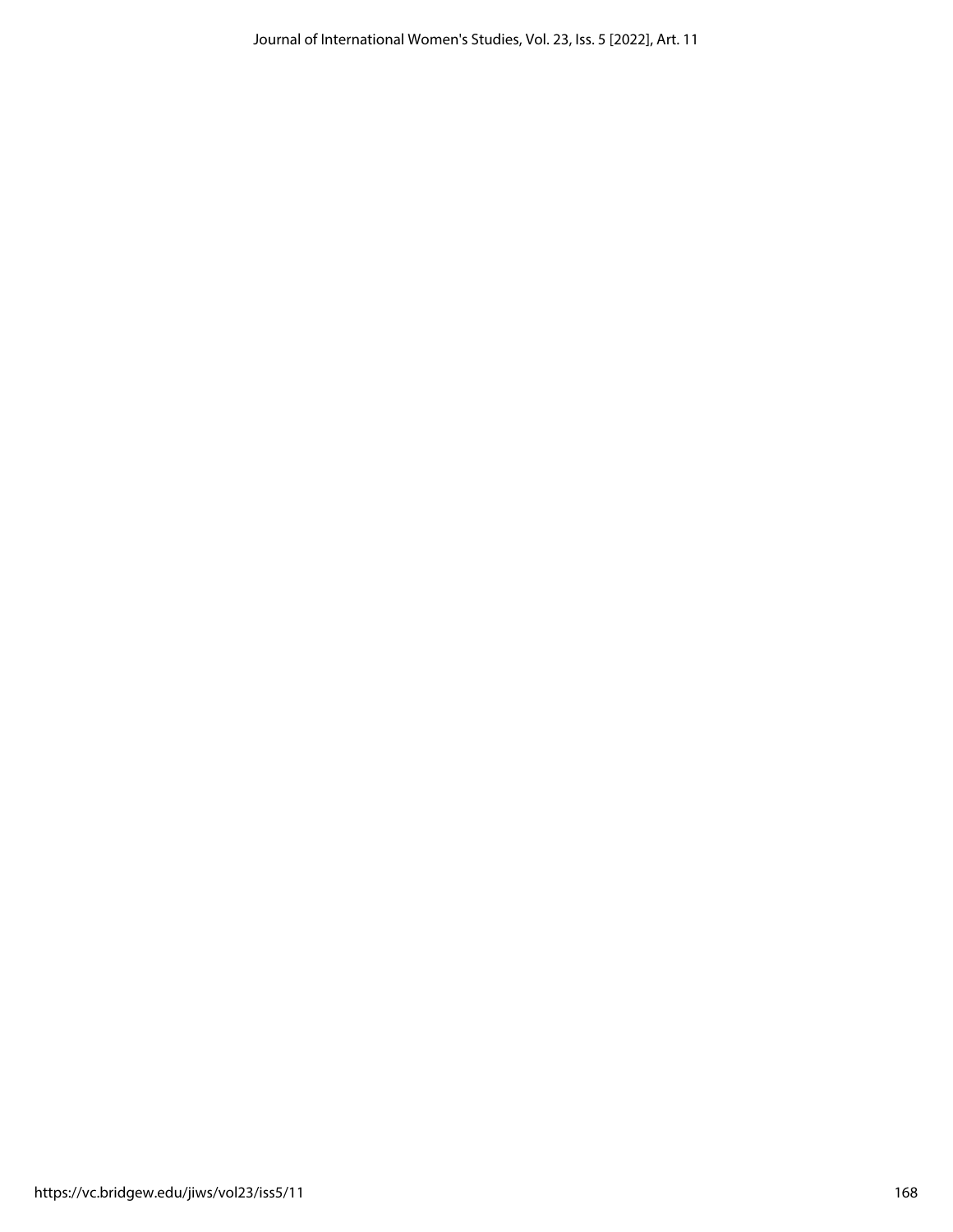### **References**

Annigeri, V. B. (2020). *Control Of Tobacco Cultivation Action and Reaction Are Equal and Not Opposite*.

Anuja, . (2021, September 8). India: 25 years on, Women's Reservation Bill still not a reality. Retrieved September 29, 2021, from

[https://www.aljazeera.com/news/2021/9/8/25-years-india-women-reservation-bill](https://www.aljazeera.com/news/2021/9/8/25-years-india-women-reservation-bill-elected-bodies-gender)[elected-bodies-gender](https://www.aljazeera.com/news/2021/9/8/25-years-india-women-reservation-bill-elected-bodies-gender)

- Alee, N. T., Hasan, A., & Aijaz, A. (2018). Mental health and psychological problems in north east India. *IAHRW International Journal of Social Sciences*, *6*(5), 817-820
- Assam assembly adopts resolution for population policy. (2017, Sep 15). *United News of India* Retrieved from [https://lavasalibrary.remotexs.in/wire-feeds/assam-assembly-adopts](https://lavasalibrary.remotexs.in/wire-feeds/assam-assembly-adopts-resolution-population/docview/1938982352/se-2?accountid=38885)[resolution-population/docview/1938982352/se-2?accountid=38885](https://lavasalibrary.remotexs.in/wire-feeds/assam-assembly-adopts-resolution-population/docview/1938982352/se-2?accountid=38885)
- Assam's two-child norm in draft policy 'unnecessary', 'anti-women'. (2017, Apr 28). *IANS English* Retrieved from [https://lavasalibrary.remotexs.in/newspapers/assams-two-child](https://lavasalibrary.remotexs.in/newspapers/assams-two-child-norm-draft-policy-unnecessary/docview/1892700591/se-2?accountid=38885)[norm-draft-policy-unnecessary/docview/1892700591/se-2?accountid=38885](https://lavasalibrary.remotexs.in/newspapers/assams-two-child-norm-draft-policy-unnecessary/docview/1892700591/se-2?accountid=38885)
- Assam to approach centre to disqualify MPs & MLAs violating 2-child norm. (2017, May 04). *The Sentinel* Retrieved from [https://lavasalibrary.remotexs.in/newspapers/assam](https://lavasalibrary.remotexs.in/newspapers/assam-approach-centre-disqualify-mps-amp-mlas/docview/2272283195/se-2?accountid=38885)[approach-centre-disqualify-mps-amp-mlas/docview/2272283195/se-2?accountid=38885](https://lavasalibrary.remotexs.in/newspapers/assam-approach-centre-disqualify-mps-amp-mlas/docview/2272283195/se-2?accountid=38885)
- Assam's two-child policy will stall development. (2021, Jun 24). *The Hindu* Retrieved from https://lavasalibrary.remotexs.in/newspapers/assam-s-two-child-policy-will-stalldevelopment/docview/2544360205/se-2?accountid=38885
- Abella, M. I., & Sasikumar, S. K. (2020). Estimating Earnings Losses of Migrant Workers Due to COVID-19. *The Indian Journal of Labour Economics*, 1-19.Available at: <https://doi.org/10.1007/s41027-020-00281-y>
- Balu, R. K., Rout, S. K., & Selvaraj, S. (2013). PP001 Prevalence Of Green Tobacco Sickness Among Fcv Tobacco Farmers In Andhra Pradesh, India. Respiratory Medicine, 107, S20. https://doi.org/10.1016/s0954-6111(13)70073-8
- BJP to hold programmes in west bengal from june 1 to discuss post-poll violence. (2021, May 29). *Asian News International* Retrieved from https://lavasalibrary.remotexs.in/newspapers/bjp-hold-programmes-west-bengal-june-1 discuss/docview/2533667880/se-2?accountid=38885
- Böhmer, Nicole and Schinnenburg, Heike (2018). Preventing the Leaky Pipeline: Teaching Future Female Leaders to Manage their Careers and Promote Gender Equality in Organizations. *Journal of International Women's Studies*, 19(5), 63-81. Available at: https://vc.bridgew.edu/jiws/vol19/iss5/5
- Brown, J. (2017). COMMUNITY CHANGE. In Counseling Diversity in Context (pp. 135-152). University of Toronto Press. Retrieved June 28, 2021, from
- Bullough, A., Guelich, U., Manolova, T. S., & Schjoedt, L. (2021). Women's entrepreneurship and culture: gender role expectations and identities, societal culture, and the entrepreneurial environment. Small Business Economics, 1-12. 2
- Corrigan, P., Druss, B., & Perlick, D. (2014). The Impact of Mental Illness Stigma on Seeking and Participating in Mental Health Care. Psychological Science in the Public Interest, 15(2), 37-70. Retrieved June 28, 2021, from http://www.jstor.org/stable/44151252
- Cousins, S. (2016). Assam: India's state with the highest maternal mortality. *BMJ: British Medical Journal, 353*. Retrieved June 28, 2021, from https://www.jstor.org/stable/26944432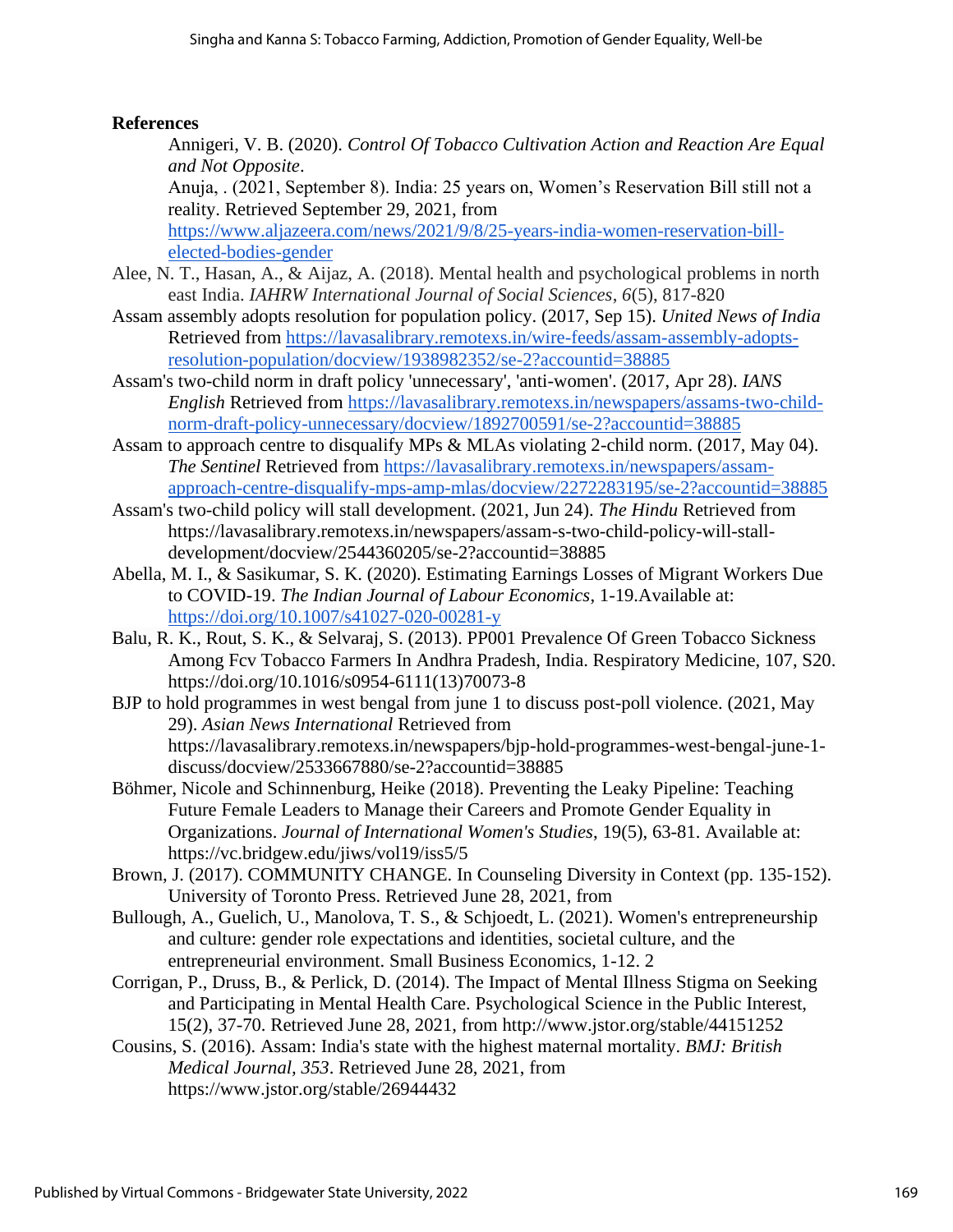- Cicchiello, A.F., Kazemikhasragh, A. and Monferrà, S. (2020), "Gender Differences in New Venture Financing: Evidence from Equity Crowdfunding in Latin America.", International Journal of Emerging Markets, Vol. ahead-of-print No. ahead-of-print. <https://doi.org/10.1108/IJOEM-03-2020-0302>
- Daly, A., McDonnell, B., & Regan, C. (2021). 438 Pregnant smokers' confidence in quitting is related to their level of nicotine addiction. American Journal of Obstetrics and Gynecology, 224(2), S278. https://doi.org/10.1016/j.ajog.2020.12.459
- Dinhata. (n.d.). In *Central Tobacco Research Institute*. Retrieved from <https://ctri.icar.gov.in/dinhata.php>
- Francis, C. J. K., & Francis, D. L. (2015). A survey on Tobacco use in Chennai City. Journal of Thoracic Oncology, 10(9), S782. Retrieved from https://ovidsp.ovid.com/ovidweb.cgi?T=JS&CSC=Y&NEWS=N&PAGE=fulltext&D=e med16&AN=72234763
- Girón, A., Kazemikhasragh, A., Cicchiello, A. F., & Panetti, E. (2020)," Sustainability Reporting and Firms' Economic Performance: Evidence from Asia and Africa.", Journal of the Knowledge Economy, 1-19. https://doi.org/10.1007/s13132-020-00693-7
- Greenburg, D., Rusiecki, J., Koutros, S., Dosemeci, M., Patel, R., Hines, C., Alavanja, M. (2008). Cancer Incidence among Pesticide Applicators Exposed to Captan in the Agricultural Health Study. Cancer Causes & Control, 19(10), 1401-1407. Retrieved June 28, 2021, from<http://www.jstor.org/stable/40271843>
- Grover, S., Irpati, A. S., Saluja, B. S., Mattoo, S. K., & Basu, D. (2005). Substance-dependent women attending a de-addiction center in North India: Sociodemographic and clinical profile. Indian Journal of Medical Sciences, 59(7), 283–291. https://doi.org/10.4103/0019-5359.16503
- Hartel, J., Nguyen, A., & Guzik, E. (2017). Mindfulness Meditation in the Classroom. *Journal of Education for Library and Information Science, 58*(2), 112-115. Retrieved June 28, 2021, from<https://www.jstor.org/stable/90015286>
- Hoque, A. (2018). Quality of Housing Environment and Health Status Among the Female Bidi Workers: A Micro Level Study of Indian Villages. *Annals of Valahia University of Targoviste, Geographical Series*, *18*(1), 84–91. https://doi.org/10.2478/avutgs-2018-0010

India: Union home minister introduces the citizenship amendment bill, 2019 in lok sabha - the act will not be confined to assam, migrants can reside in any state; burden of these persecuted migrants will be shared by the whole country: Shri rajnath singh - bill to grant ST status to six communities of assam will be tabled in parliament: HM - separate Bill to grant ST status to bodo kacharis in hill districts of assam and karbis in the rest of assam: HM. (2019, Jan 10). *Asia News Monitor* Retrieved from https://lavasalibrary.remotexs.in/newspapers/india-union-home-minister-introducescitizenship/docview/2165288810/se-2?accountid=38885

- Iyer, Shruti (2016). Taking a Break from the State: Indian Feminists in the Legal Reform Process. *Journal of International Women's Studies*, 17(2), 18-29
- Kumar, K. N. R., & Babu, S. C. (2021). Value chain management under COVID-19: responses and lessons from grape production in India. *Journal of Social and Economic Development*, 1-23.Available at: https://doi.org/10.1007/s40847-020-00138-6
- Lakshmi, R. (2013). Passengers on india's 'cancer train' share stories of pain and hope (posted 2013-01-04 22:30:18): Every night, hundreds of cancer patients from the farming region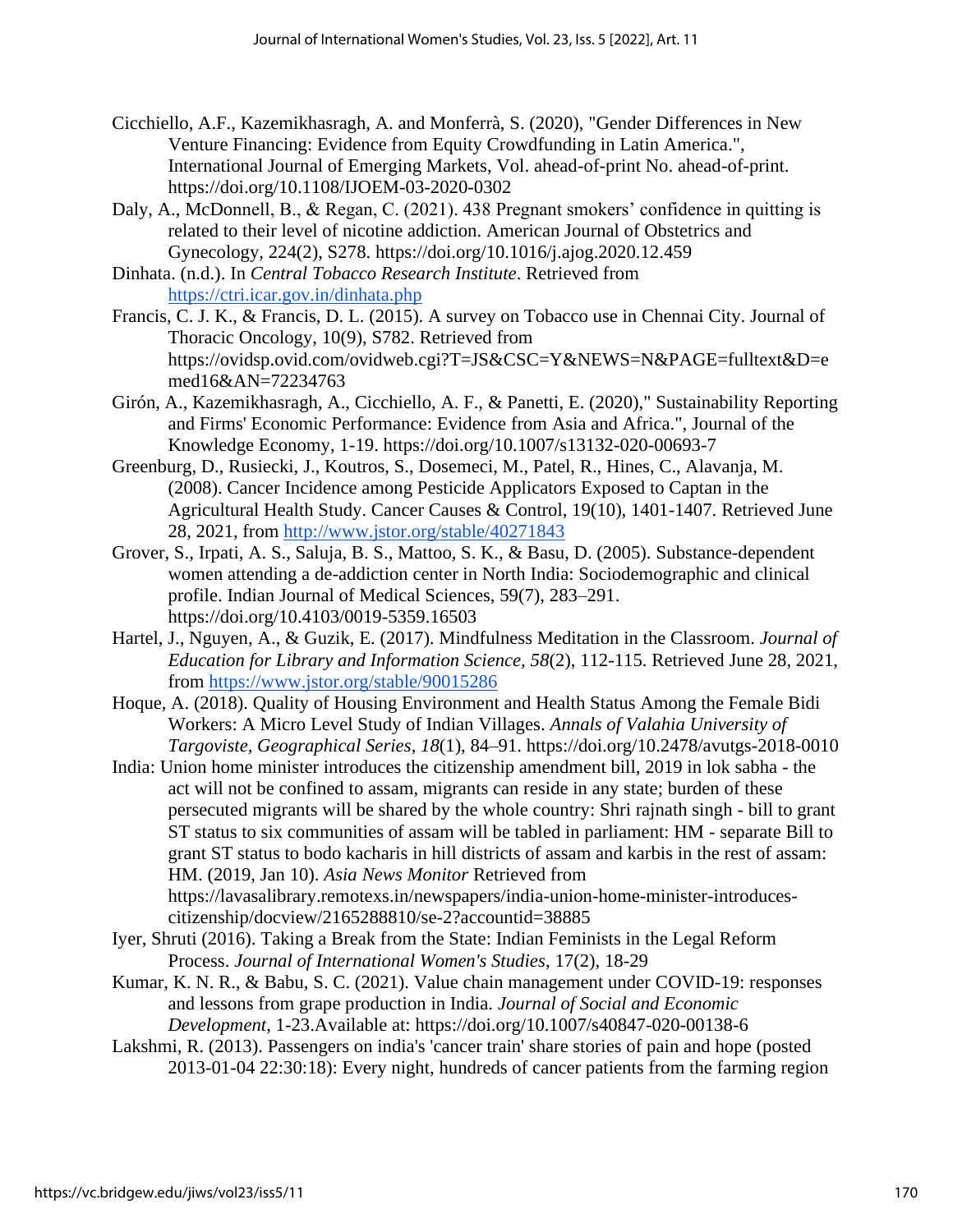of southern punjab huddle together with their families in an overnight train journey to the nearest cancer hospital, 220 miles away. indians call it "the cancer train".

- Lecours, N., Almeida, G., Abdallah, J., & Novotny, T. (2012). Environmental health impacts of tobacco farming: A review of the literature. *Tobacco Control, 21*(2), 191-196. Retrieved June 28, 2021, from<http://www.jstor.org/stable/41516013>
- Kumar, C. K. (2021). Health Hazards for Women in Tobacco Cultivation in Andhra Pradesh, India. *Indian Journal of Gender Studies*, *28*(2), 276–293. https://doi.org/10.1177/0971521521997968
- MHA team reaches WB to take stock of post-election violence [times nation]: Meets west bengal chief secretary and BJP delegation. (2021, May 07). *The Times of India (Online)* Retrieved from https://lavasalibrary.remotexs.in/newspapers/mha-team-reaches-wb-takestock-post-election/docview/2522501848/se-2?accountid=38885
- M.K, Rema and Gupta, Ritu (2021). Emotional Intelligence and Subjective Well-being among Working Women. *Journal of International Women's Studies*, 22(6), 55-65. Available at: https://vc.bridgew.edu/jiws/vol22/iss6/7
- Need of better cancer care facilities in assam. (2017, Feb 04). *The Assam Tribune* Retrieved from [https://lavasalibrary.remotexs.in/newspapers/need-better-cancer-care-facilities](https://lavasalibrary.remotexs.in/newspapers/need-better-cancer-care-facilities-assam/docview/1864918528/se-2?accountid=38885)[assam/docview/1864918528/se-2?accountid=38885](https://lavasalibrary.remotexs.in/newspapers/need-better-cancer-care-facilities-assam/docview/1864918528/se-2?accountid=38885) Number of women MLAs in Assam Assembly declining (n.d.). Retrieved September 29, 2021, from [https://www.thehindu.com/news/national/other-states/number-of-women-](https://www.thehindu.com/news/national/other-states/number-of-women-mlas-in-assam-assembly-declining/article34480084.ece)
- [mlas-in-assam-assembly-declining/article34480084.ece](https://www.thehindu.com/news/national/other-states/number-of-women-mlas-in-assam-assembly-declining/article34480084.ece) Pandit, A. (2018, Jul 14). Pass long-pending women reservation bill, demand women organizations [india]. *The Times of India* Retrieved from https://lavasalibrary.remotexs.in/newspapers/pass-long-pending-women-reservation-bill-
- demand/docview/2069069450/se-2?accountid=38885 Peterman, A., Pereira, A., Bleck, J., Palermo, T. M., & Yount, K. M. (2017). Women's Individual Asset Ownership and Experience of Intimate Partner Violence: Evidence From 28 International Surveys. *American Journal of Public Health*, *107*(5), 747–755. https://doi.org/10.2105/AJPH.2017.303694
- Population & Women Empowerment Policy of Assam. (n.d.). In *Government of Assam Health and Family Welfare* . Retrieved from https://hfw.assam.gov.in/sites/default/files/swf\_utility\_folder/departments/hfw\_lipl\_in\_oi d\_3/menu/document/Population%20and%20Women%20Empowerment%20Policy%20of %20Assam.pdf
- Ramakumar, R., & Kanitkar, T. (2021). IMPACT OF COVID-19 PANDEMIC ON THE INDIAN ECONOMY: A CRITICAL ANALYSIS. Investigación Económica, 80(315), 3- 32. Retrieved June 28, 2021, from https://www.jstor.org/stable/26965501
- Singh, V. (2014, Jun 26). Govt set to grant ST status to six assam communities. *Indian Express* Retrieved from [https://lavasalibrary.remotexs.in/newspapers/govt-set-grant-st-status-six](https://lavasalibrary.remotexs.in/newspapers/govt-set-grant-st-status-six-assam-communities/docview/1539967313/se-2?accountid=38885)[assam-communities/docview/1539967313/se-2?accountid=38885](https://lavasalibrary.remotexs.in/newspapers/govt-set-grant-st-status-six-assam-communities/docview/1539967313/se-2?accountid=38885)
- Singh, B. (2019, August 20). In *5,80,100 abortions performed in Assam every year: Report Read more at: https://economictimes.indiatimes.com/news/politics-and-nation/580100 abortions-performed-in-assam-every-year-report/articleshow/*. Retrieved September 29, 2021, from [https://economictimes.indiatimes.com/news/politics-and-nation/580100](https://economictimes.indiatimes.com/news/politics-and-nation/580100-abortions-performed-in-assam-every-year-report/articleshow/70751757.cms?from=mdr) [abortions-performed-in-assam-every-year-report/articleshow/70751757.cms?from=mdr](https://economictimes.indiatimes.com/news/politics-and-nation/580100-abortions-performed-in-assam-every-year-report/articleshow/70751757.cms?from=mdr)